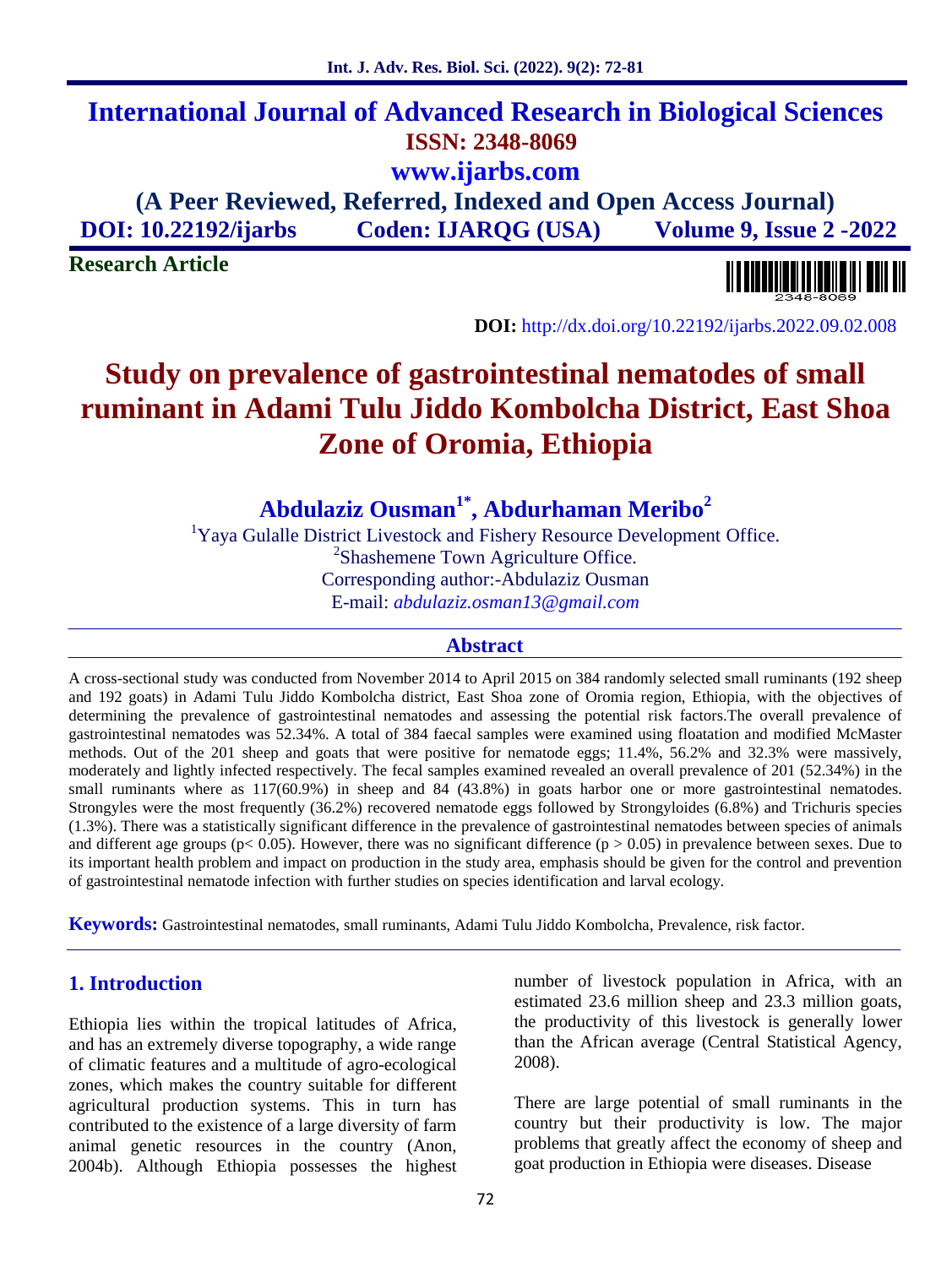alone accounts for 30% mortality in young animals and 20% in adults. A loss of US\$81.8 million is reported annually due to parasite infection. In a country confronted with such enormous losses caused by parasites, it is great loss to the country (Demelash *et al*., 1999).

Helminthosis occurs in a wide range of agro-climatic zones in sub-Saharan Africa and constitutes one of the most important constraints to small ruminant production (Ayalew *et al*., 2011). The production loss is a direct result of clinical and subclinical helminthes infections resulting in low productivity due to stunted growth, insufficient weight gain, poor feed utilization and mortality and indirect losses associated with treatment and control costs (Ayalew *et al*., 2011).

Gastro-intestinal nematode parasitic infection is one of the major health problems in the world. Gillian *et al*. (2004) reported that nematode infections affect the health of millions of people and animals, causing huge economic loss in livestock farming. Nematode infection is rampant in most developing countries where poor pastures and the quantities of nutritious food consumed do not cover the nutritional requirements of animals. In addition, there is insufficient veterinary care and the environment is conducive to nematode growth and transmission (Fikru *et al*.,2006). Nematode infection is a serious veterinary concern in South Africa aswell (Van Wyk *et al*.,1999). The problem is manifested especially in sheep and goats. The consequences of nematode infection include: reduced feed intake and weight gain, reduced immunity, lower fertility, a reduction in milk production and work capacity, treatment expenses and death in critical infections (Fikru *et al*.,2006; Hale, 2006). However, no report so far has been published on the prevalence of small ruminant gastrointestinal nematode infections in the present study areas, where sheep and goats are important assets to the local farmers. Knowledge of the nature and level of gastrointestinal nematode infections in a given agro ecological zones is very important in order to recommend the most cost effective control measures. Therefore, the objectives of this study were to:

- Determine prevalence of gastrointestinal nematode infection in sheep and goats in the study area
- Assess potential risk factors influencing the epidemiology of the disease in the area.

## **2. Materials and Methods**

## **2.1. Study Area**

The present study was conducted from November 2014 to April 2015 in Adami Tulu Jiddo K ombolcha district. Adami Tulu Jiddo Kombolcha district is located in middle rift valley of Ethiopia, at 160km centering the capital of the district (Ziway), in south eastern part of Oromia. It has latitude and longitude of 38°20 and 38°55'E and 7°35' and 8°05'N respectively. The total land area of the district is 1403.3km2 (140,330 hectare) which is inhabited by 177,492 people, of which more than 79 percent are living in the rural area. It lies at altitudinal range from 1500 to 2000 m.a.s.l. The area receives the mean annual rainfall 760mmhg. The rainfall is bimodal with short rainy season from March to May and along rainy season from June to September followed by the dry season from October to February. The area has maximum and minimum temperature of 27.2 and 12.7° respectively, and relative humidity of 60%. According to Adami Tulu Jiddo Kombolcha district Livestock Development and Health bureau (2008), the area is densely populated, with livestock population of 211559 cattle, 116585 goats, 25114 sheep, 23720 donkeys, 1441 horses, 423 mules and 13059 poultry. The farmers in the area practice mixed crop- livestock production farming system.

## **2.2. Study population**

The study animals were indigenous breeds of small ruminants with different age, sex and species owned by farmers in the area where mixed crop-livestock production system was practiced.

## **2.3. Study Design and Study Methodology**

A cross-sectional study was conducted and fecal samples were collected directly from the rectum of a total of 384 small ruminants (192 sheep and 192 goats) by using a gloved finger and each collected sample in the universal bottle was labeled and 10% formalin was added to preserve parasite eggs. In generally, a minimum 5-10 gram of fecal samples were collected, then transported to laboratory and stored in a the refrigerator (4 0 C) until they were processed for processed qualitative and quantitative parasitological examination, so that samples can be kept without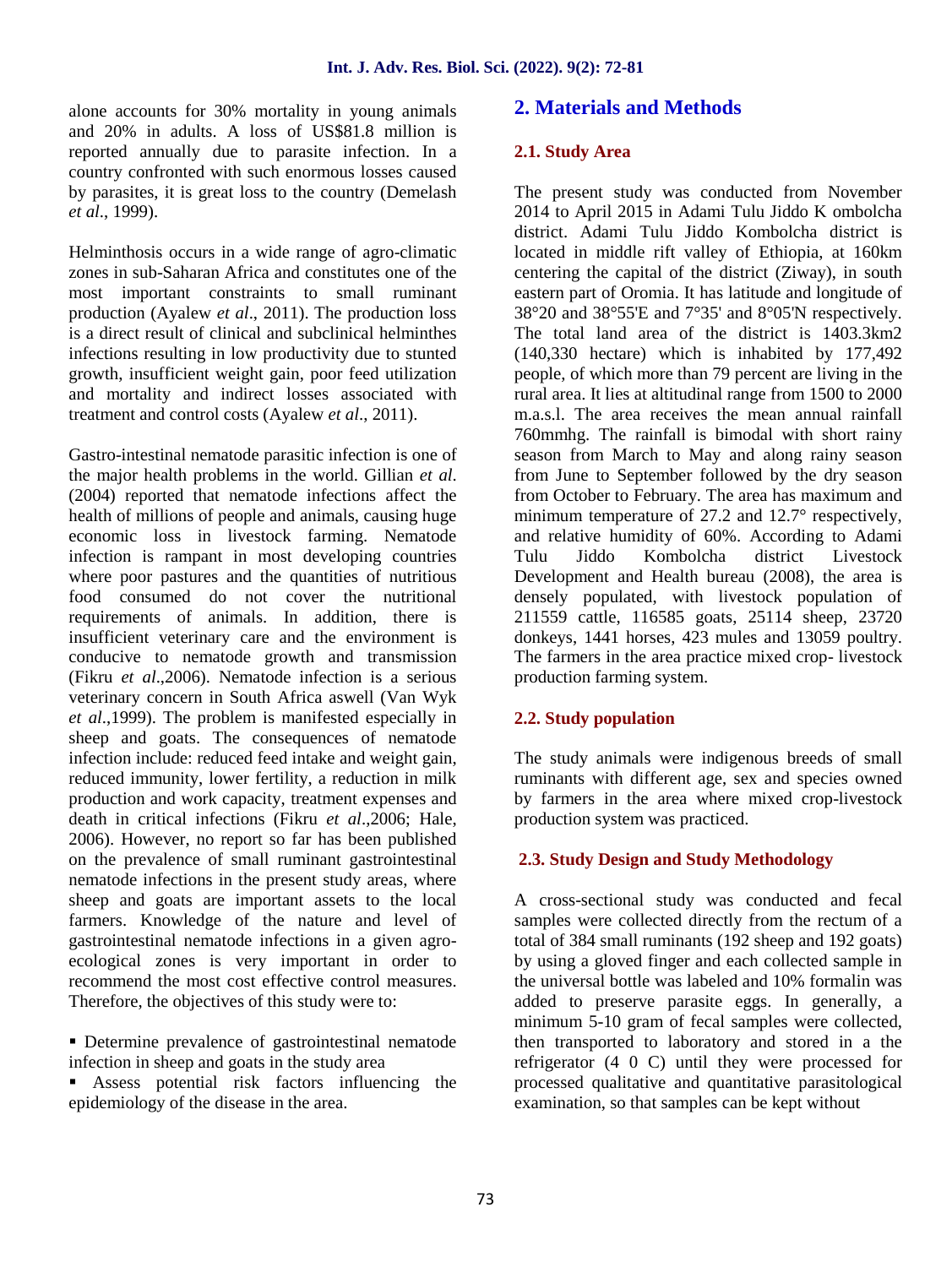significant changes in the egg counts and the morphology of eggs. The samples were collected from both sexes and all age groups. Age groups were determined for both species based on farmers' response and estimated by looking at erupted permanent incisor (Annex 3). Parasitological examination was done by floatation (Annex 1) following the standard procedures. Positive faecal samples for floatation were subjected to McMaster egg counting technique (Annex 3) and the degree of infection was categorized as lightly , moderately and severely (massively) infected according to their egg per gram of faeces (EPG) counts. Egg counts from 50- 799, 800-1200 and over 1200 eggs per gram of feces were considered as light, moderate and massive infection respectively (Urquhart *et al*., 1996).

## **2.4. Sampling**

#### **2.4.1. Sample size determination**

The study animals were selected from the study population by applying simple random sampling technique and the required sample size was determined following the formula described by Thrusfield (2005). The sample size was determined by taking expected prevalence 50% and using desired 95% confidence interval, 5% precision, since there is no previous study conducted in the area as follows;

$$
n = \frac{1.96^{2} * P \exp(-1 - P \exp)}{d^{2}}
$$

Where

n=no of animals were sampled Pexp= expected prevalence d=desired absolute precision Therefore, 384 animals were selected for the study

## **2.6. Data Management and Analysis**

The prevalence was calculated by dividing the number of animals harboring a given parasite by the total number of animals examined. In addition to this, the number of worm EPG of faeces was categorized and the result thus obtained was analyzed to determine prevalence using SPSS version 20. Percentages (%) to measure prevalence and chi-square (x2) to measure association between prevalence of the parasite and species of the animals, sex, age was the statistical tools applied. In all the analyses, confidence level will be held at 95% and P<0.05 was set for significance.

## **3. Results and Discussion**

## **3.1. Prevalence of GIT Nematodes in the Study Area**

Of the total 384 small ruminants (192 sheep and 192 goats) examined, 201(52.34%) were harboring one or more gastro-intestinal nematodes. In this study three types of GI nematodes were identified including their mixed infections as presented in Table 1.

| <b>Species</b><br>animals | οť | No of animals<br>examined |                   | of<br>Types<br>parasite<br>and<br>$prevalence(\%)$ |            |                  |
|---------------------------|----|---------------------------|-------------------|----------------------------------------------------|------------|------------------|
|                           |    |                           | <b>Strongyles</b> | Strongyloides                                      | Trichuris  | Mixed Infections |
| Sheep                     |    | 192                       | 72(37.5%)         | $19(9.9\%)$                                        | $4(2.1\%)$ | 22(11.5%)        |
| Goats                     |    | 192                       | $67(34.9\%)$      | $7(3.6\%)$                                         | $1(0.5\%)$ | $9(4.7\%)$       |
| Total                     |    | 384                       | 139(36.2%)        | $26(6.8\%)$                                        | $5(1.3\%)$ | $31(8.1\%)$      |

#### **Table 1:** Prevalence of GIT nematodes infections in the Study Area

## **3.2. Prevalence of GIT Nematodes in different species of animals studied**

Of the total 384 of small ruminants examined coprologically for gastrointestinal nematode egg output, 52.3% were found positive. The prevalence was 60.9% in sheep and significantly higher  $(P < 0.05)$ than 43.8% in goats (Table 2).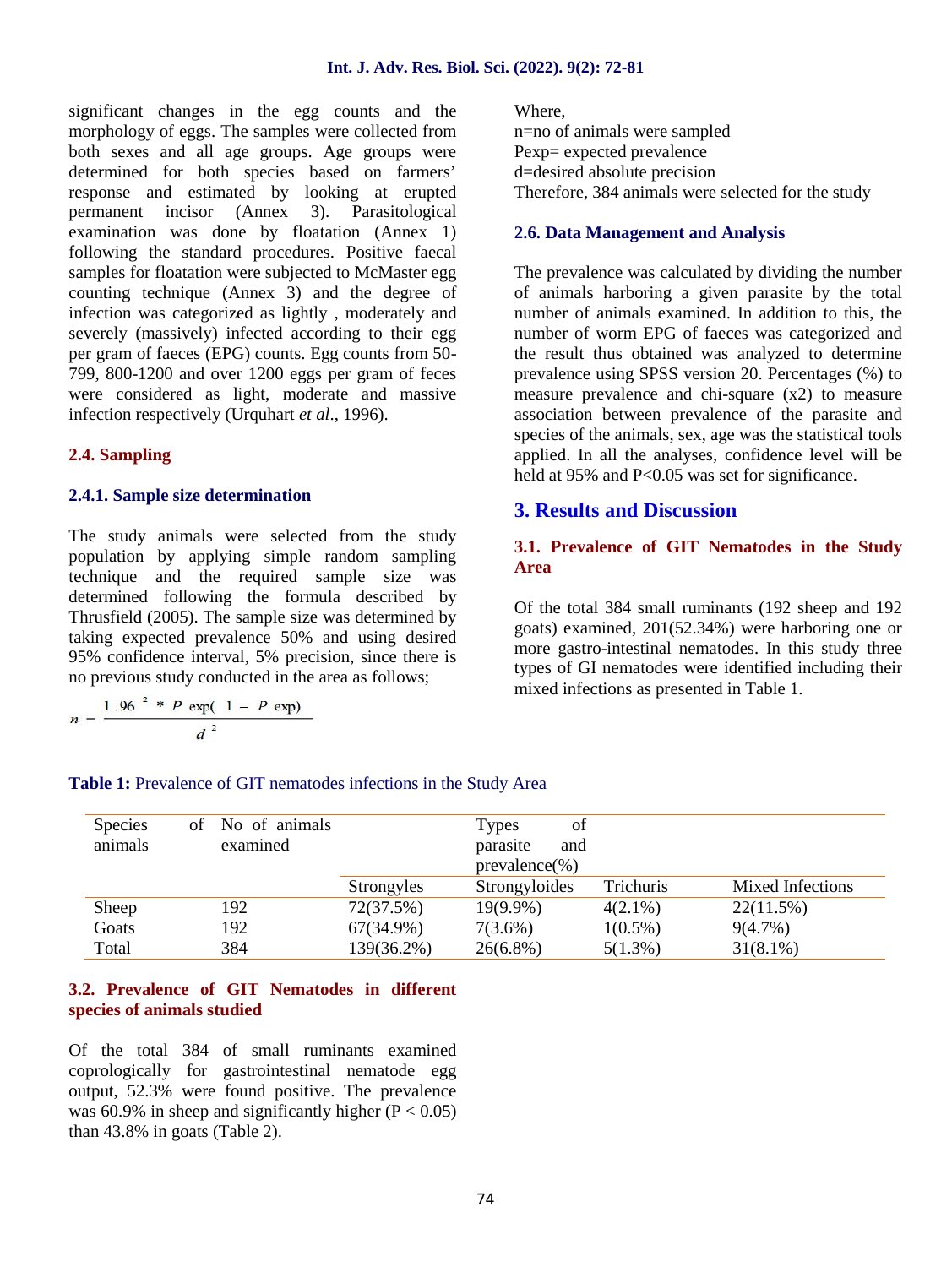#### **Int. J. Adv. Res. Biol. Sci. (2022). 9(2): 72-81**

| Animals                     | <b>Animals</b>                | No of animals infected (%) 95% |           |     | df | value |
|-----------------------------|-------------------------------|--------------------------------|-----------|-----|----|-------|
|                             | examined                      | and prevalence P-              |           |     |    |       |
| Sheep                       | 192.                          | $117(60.9\%)$                  | 54.0-68.0 |     |    |       |
| Goats                       | 192.                          | 84(43.8%)                      | 37.0-51.0 | 114 |    | 0.001 |
| Total                       | 384                           | 201(52.34%)                    |           |     |    |       |
| $\sim$ $\sim$ $\sim$ $\sim$ | $\mathbf{v}$ and $\mathbf{v}$ |                                |           |     |    |       |

|  |  | <b>Table 2:</b> Prevalence of GIT nematodes in different species of small ruminants |
|--|--|-------------------------------------------------------------------------------------|
|--|--|-------------------------------------------------------------------------------------|

 $CI = Confidence Interval$ 

## **3.3. Prevalence of GIT Nematodes in different sex group of Sheep and Goats**

The results of gastrointestinal nematode infections within the species studied are summarized in Table 3.

The nematode infection rate is not significantly different between female and male animals for both sheep and goats  $(p>0.05)$ .

**Table 3:** Prevalence of GIT nematodes in different sex group of sheep and goats

| <b>Species</b> | 0t | <b>Sex</b> | No of animals infected 95% CI |               |       | df | P-value |
|----------------|----|------------|-------------------------------|---------------|-------|----|---------|
| animals        |    | group      | and prevalence $(\%)$         |               |       |    |         |
| Sheep          |    | Female     | 66(34.4)                      | 27.0-41.0     |       |    |         |
|                |    | Male       | 51(26.6)                      | $20.0 - 32.0$ | 0.056 |    | 0.812   |
| Goats          |    | Female     | 49(25.5)                      | $20.0 - 32.0$ |       |    |         |
|                |    | Male       | 35(18.2)                      | $12.0 - 24.0$ | 0.263 |    | 0.608   |

## **3.4. Prevalence of GIT nematodes infection in different age group of animals**

The result of GIT nematodes within the species studied revealed that 32.8% and 28.1% prevalence of young and adult sheep respectively while 26% and 17.7% prevalence belongs to young and adult goats respectively. There was statistically significant difference within the species  $(P < 0.05)$  in prevalence of gastrointestinal nematode between the age of two species (sheep and goats) (Table 4).

## **Table 4:** Prevalence of GIT nematodes infection in different age group of sheep and goats

| <b>Species</b><br>animals | of Sex         | No of animals infected 95% CI<br>and prevalence $(\%)$ |               |       | df | P-value |
|---------------------------|----------------|--------------------------------------------------------|---------------|-------|----|---------|
| Sheep                     | group<br>Young | 63(32.8)                                               | 26.0-40.0     |       |    |         |
|                           | Adult          | 54(28.1)                                               | $22.0 - 34.0$ | 19.95 |    | 0.000   |
| Goats                     | Young          | 50(26.0)                                               | $20.0 - 32.0$ |       |    |         |
|                           | Adult          | 34(17.7)                                               | 12.0-24.0     | 18.4  |    | 0.000   |

## **3.5. Quantitative Faecal Examination**

The results of quantitative faecal examination using the modified McMaster technique for gastrointestinal nematodes of 117 infected sheep were 18.2, 36.5 and 6.3% for light, moderate and massive infection, respectively and 84 infected goats were 15.6, 22.4 and 5.7% for light, moderate and massive infection respectively. Most of the infected sheep and goats had a faecal egg count in a range of 800 to 1200 epg (Table 5).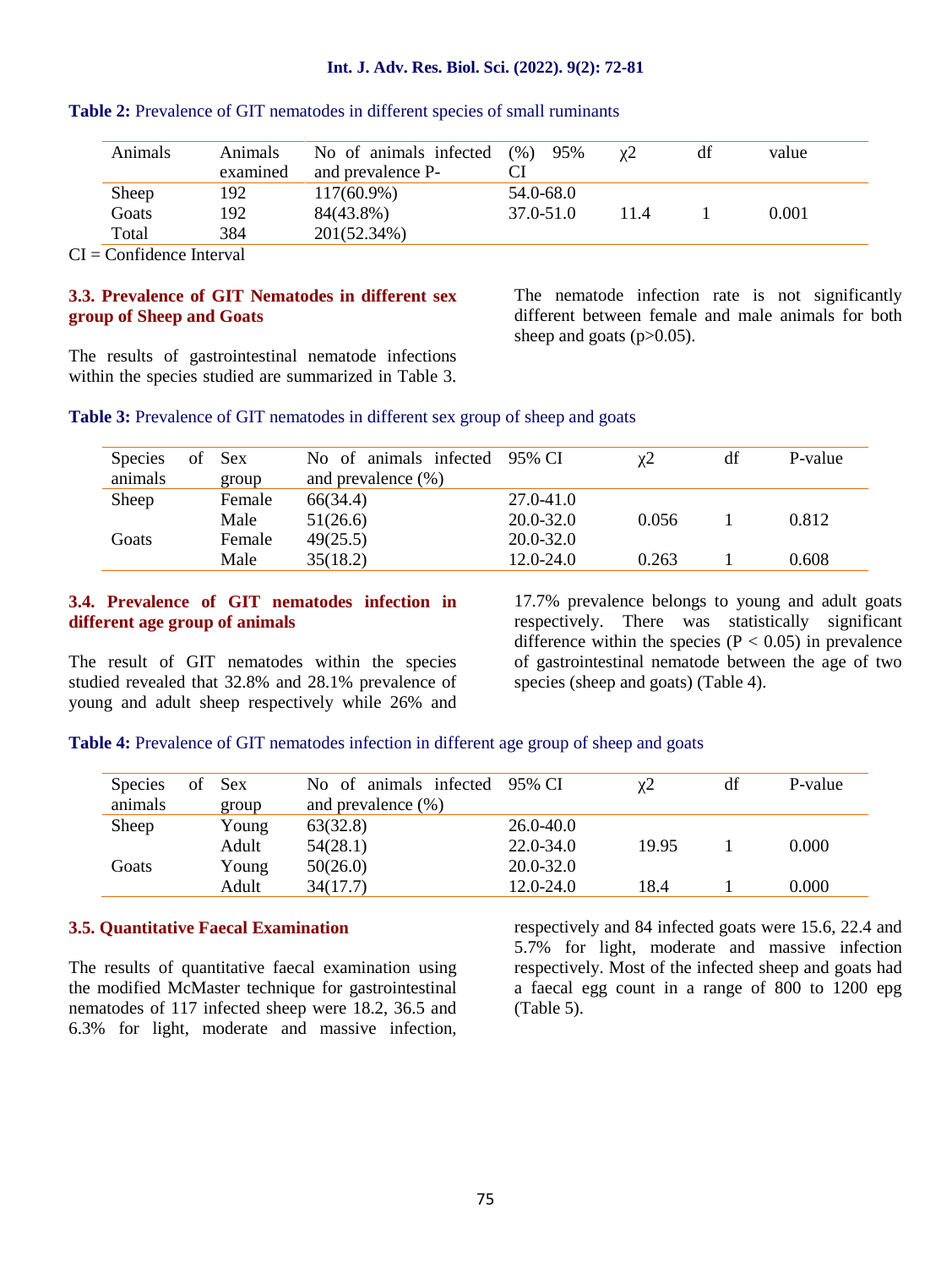## **Int. J. Adv. Res. Biol. Sci. (2022). 9(2): 72-81**

| Species of animals | Intensity of faecal egg Count | No of animals infected 95% CI<br>and prevalence $(\%)$ |               |
|--------------------|-------------------------------|--------------------------------------------------------|---------------|
| Sheep              | Light                         | 35(18.2)                                               | 12.0-24.0     |
|                    | Moderate                      | 70(36.5)                                               | $30.0 - 44.0$ |
|                    | Heavy                         | 12(6.3)                                                | $3.0 - 9.0$   |
| Goats              | Light                         | 30(15.6)                                               | 11.0-21.0     |
|                    | Moderate                      | 43(22.4)                                               | 16.0-28.0     |
|                    | Heavy                         | 11(5.7)                                                | $3.0 - 9.0$   |

**Table 5:** Intensity of GIT nematodes infection based on faecal egg count in sheep and goats in the study area.

# **4. Discussion**

The coprological examination performed for this study using direct faecal floatation method revealed the occurrence of gastrointestinal nematodes with an overall prevalence rate of 52.34% in the small ruminants examined. This finding almost similar with the previous studies carried out using coprological examination in some areas of Ethiopia in which a prevalence of 54.1% (Bikila *et al*., 2013) and 59.89% (Tesfaheywet, 2012) were reported.

The current prevalence was lower when compared to various research outputs in Ethiopia by Achenef (1997) from Debre Berhan and Moti (2008) in and around Welinchity who reported 79.09% and 76.3% respectively. The higher prevalence observed in different parts of Ethiopia could be due to over stocking, poor nutrition (starvation), difference in agro ecology and management practice of the study area and frequent exposure to the communal grazing lands that have been contaminated.

In this study three types of gastrointestinal nematode parasites with their mixed infection were identified during the study period based on the morphology of egg described by (Urquhart *et al*., 1996*;* Hansen and Perry, 1994). Of the total positive cases, 139(36.2%) were positive for Strongyles eggs, 26(6.8%) were positive for *Strongyloides* species, 5(1.3%) were positive for *Trichuris* species and 31(8.1%) were infected with mixed infection of parasite. This finding was harmonous with reports of previous studies conducted in Ethiopia by (Fikru *et al*., 2006), (Hailelul, 2002) and (Tefera *et al*., 2011). Among the different gastrointestinal nematodes identified from the faeces of sheep and goats, the prevalence of Strongyles eggs accounted for 36.2 % followed by mixed infection (8.1%), *Strongyloides* species (6.8%) and *Trichuris* species (1.3%). In this study, the

Strongyle eggs were identified in general terms, since their eggs were not differentiated easily to genus level Van (Wyk, *et al.* 2004).

The current prevalence of gastrointestinal Strongyle eggs agree with reports of previous studies conducted in different parts of Ethiopia (Tesfaheywet, 2012) and (Shimelis *et al*., 2011) who reported prevalence of 36.2 and 37.63% respectively. Abebe and Eseyas (2001) reported prevalence of 97.03%, which is higher than the current finding. This difference could be due to the sample size considered, climatic condition of the study area, long dry season between November and April in the study area and types of techniques utilized.

The prevalence of *Strongloides* species in the present study was 6.8 % which agree with the report from Bedelle by (Ayele *et al*., 2014) and from Debre Zeit by Tigist (2008) who reported the prevalence of *Strongloides* species as 6.1%and 8.2%, respectively. This finding was lower as compared to 45.22% from Eastern part of Ethiopia by Abebe and Eseyas (2001).This variation in prevalence might be attributed to difference in agro ecology and management practice of the study area.

The prevalence of *Trichuris* species was 1.3% and this finding was in lined with the work of Temesgen (2008) who reported *Trichuris* species with the prevalence of 3.3%. The present finding however was lower as compared to 30.25% from Eastern part of Ethiopia Abebe and Eseyas (2001). This variation in prevalence might be attributed to difference in agro ecology and management practice of the study area. The prevalence of mixed infection parasites were

8.1% and this finding was similar with the work of Tesfaheywet (2012) who reported mixed infections of parasite with the prevalence of 11.2%.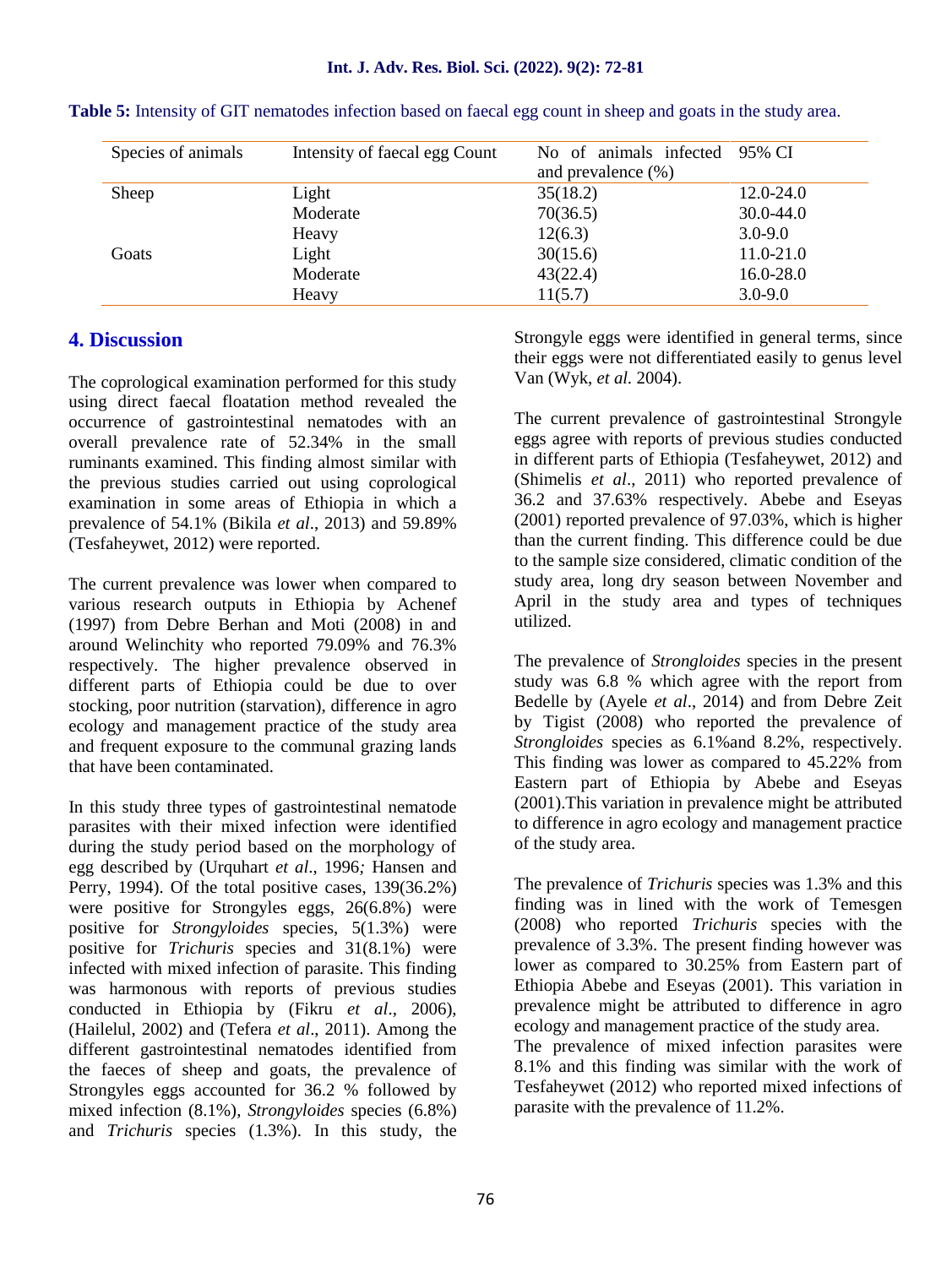The study showed that 60.9 and 43.8% of sheep and goats respectively were infested with one or more type of gastrointestinal nematodes. This observation was in lined with the earlier works reported by (Bikila *et al*., 2013) and (Tesfaheywet, 2012) with the prevalence of 62.4%, 40.6 and 65.1%, 54.46% respectively. However, the prevalence result of the present study was lower than the prevalence reports in sheep by (Diriba, L. and Birhanu, A., 2013) with the prevalence of 68.1%. The decreased in the gastrointestinal nematodes in the present study compared with the other studies in the country could be due to the existence of unfavorable climatic or environmental factors that could support prolonged survival and development of infective larval stage of most helminths (Rossanigo and Grunder, 1995; Andrews, 1999). Because most of these studies are conducted in the part of the country where there is a very favorable humidity and temperature which generally supports parasitic growth and development (Regassa *et al*., 2006; Dagnachew *et al*., 2011). There existed direct relationship between moisture and prevalence of parasitosis (Regassa *et al*., 2006) while desiccation suppress the development and growth of parasite (Dagnachew *et al*., 2011) thereby reducing the infection rate. Furthermore, management system (Regassa *et al*., 2006) could also contribute in the difference in the prevalence.

In the present study, there was statistically significant difference between two species of animals (sheep and goats) which show that a higher prevalence of gastrointestinal nematodes was observed in sheep than in the goats. This observation was agree with the earlier works in other parts of Ethiopia (Teklye, 1991) and Kenya (Waruiru *et al*., 2005) that shows higher gastrointestinal nematodes prevalence is more common in sheep than in goats. The finding also agrees with the work of (Yoseph, 2009) in and around Nekemte and (Berry, 2011) in and around Yabello District, who reported the prevalence of gastrointestinal nematode to be more in sheep than in goats. The higher prevalence of nematode parasites in sheep than in goats as indicated by the result of this study could be due to the fact that sheep have frequent exposure to communal grazing land that have been contaminated by feaces of infected animals. Goats are browsers in behavior but sheep are grazers from the ground where the gastrointestinal nematodes egg hatches and reaches the infective stage (Teklye, 1991) and (Waruiru *et al*., 2005). However, it is in contrary to reports from Western (Regassa *et al*., 2006) and Eastern (Abebe and Esayasu, 2001) parts of Ethiopia.

In this regard, beside the grazing habit of the sheep, the communal grazing area of sheep and goats practiced in the study area could put the goats in a risk of acquiring the infection from the sheep (Dagnachew *et al*., 2011); furthermore, it is assumed that sheep do have a considerably higher immunological response to gastrointestinal parasites compared with that of goats (Urquhart *et al*., 1996).

The current study shows no statistically significant differences in the prevalence of gastrointestinal nematode parasites between sex groups. This finding agree with report by (Regassa *et al*.,2006; Assefa and Sissay, 1998; Fikru *et al*.,2006; Getachew,1998 and Ghanem *et al*., 2009) which showed that sex of the animals did not show significant association with the prevalence of gastrointestinal nematode parasites. This is due to equal exposure of both sexes, and they were from similar agro-ecology. This finding disagree with the work of (Dagnachew *et al*. 2011), Yoseph (2009), (Bashir *et al*. 2012), Desta (2013) and Lone (2011) who reported higher prevalence of gastrointestinal nematode parasites in females than in males. These authors stated that female animals are exposed to stress than male animals in different time such as during pregnancy and lactation which favors the egg output of helminthes.

In the present study, there was statistically significant difference within the species ( $P < 0.05$ ) in prevalence of gastrointestinal nematode between the age of two species (sheep and goats), which was the higher susceptibility of younger animals than adult animals. Thesereport was in line with reports in Ethiopia (Regassa *et al*., 2006; Dagnachew *et al*., 2011), and elsewhere (Fritsche *et al*., 1993; Keyyu *et al*., 2003; Melkamu, 1991; Ng'ang'a *et al*., 2004; Githigia *et al*., 2005). The reason was that as new born and younger small ruminants, they lack strong immunity as in the adults. Several authors have documented that adult and old animals develop acquired immunity (Urquhart *et al*., 1996; Taswar *et al*., 2010) against helimenth infections as they get mature due to repeated exposure (Dagnachew *et al*., 2011) and this will help expel the parasite before it establish itself in the GIT (Shah- Fischer and Say, 1989).

The results of quantitative faecal examination using the modified McMaster technique for gastrointestinal nematodes of 117 infected sheep were 18.2, 36.5 and 6.3% for light, moderate and massive infection, respectively and 84 infected goats were 15.6, 22.4 and 5.7% for light, moderate and massive infection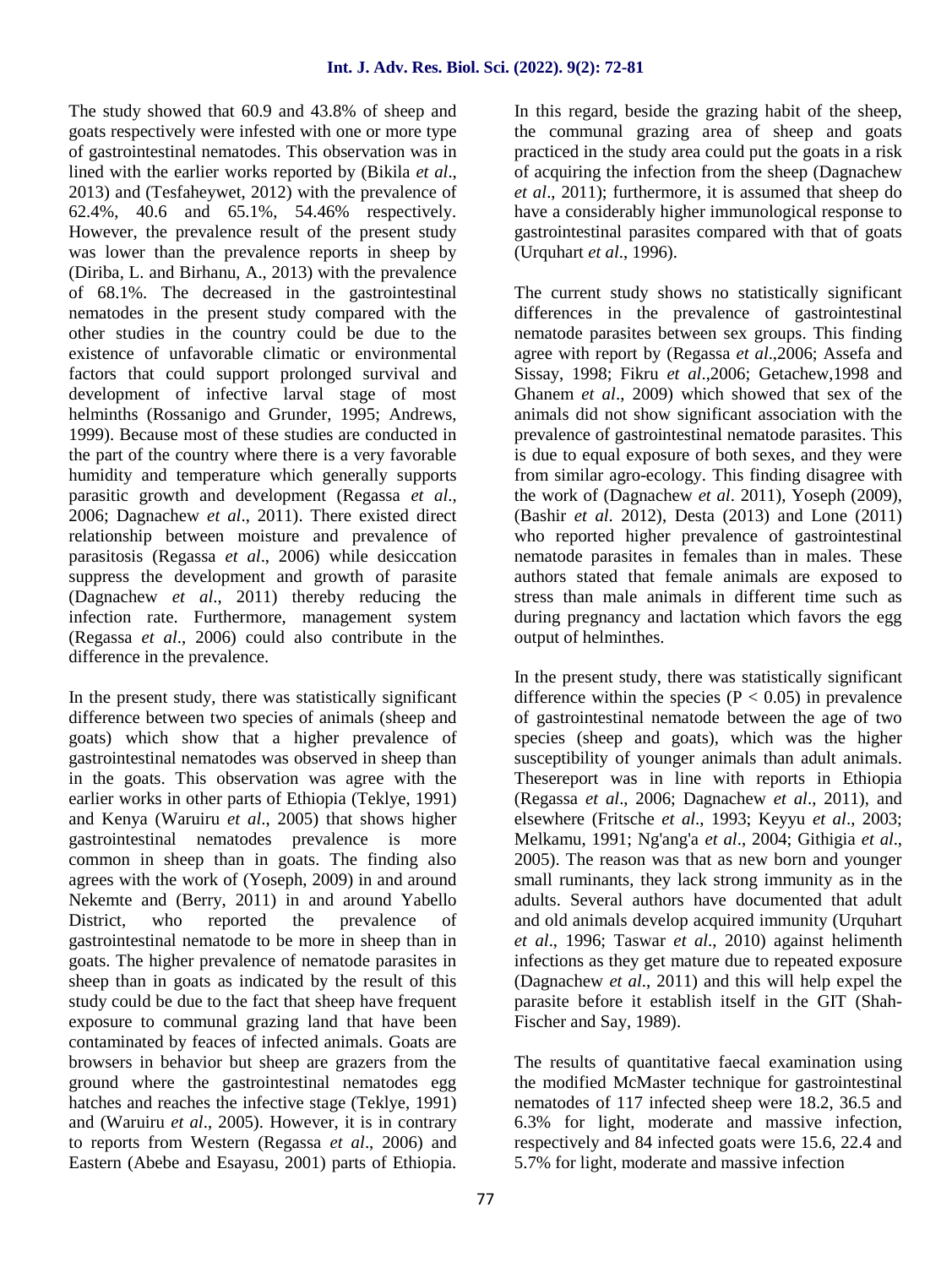respectively. Most of the infected sheep and goats had a faecal egg count in a range of 800 to 1200 epg.

# **5. Conclusion**

Gastrointestinal nematode parasites are the major animal health constraints in sheep and goats production constituting a major loss to the economy. The present study revealed that the gastrointestinal nematode of small ruminants is prevalent disease in the study area to affecting the wellbeing of the animals and thus the economies of the smallholder farmers. During the present study an overall prevalence of 60.9% and 43.8% in sheep and goats respectively were harboring by nematode parasites. The role of species and age in the occurrence of gastrointestinal nematodes found to be significant. Sex of the animals was shown to have association with prevalence but significant difference was not found. In line with the above conclusion and the present findings, the following recommendations are forwarded:

 $\triangleright$  Detailed study should be conducted to clearly identify parasitic fauna using faecal culture and postmortem examination in the study area.

 $\triangleright$  Strategic control programs with anthelmintic should be practiced in the study area to minimize the impact of gastrointestinal nematodes on the health of animals.

 $\triangleright$  Education of farmers on the importance of the parasitic diseases, its economic losses and the correct ways to improve animal husbandry system need to be applied.

# **6. References**

- Abebe W, Eseyas G (2001): Survey of ovine and Caprine gastrointestinal Helminthosis in eastern part of Ethiopia during the dry season of the year. *Revue. Med vet*. **152(5):**379-5.
- Achenef M (1997): Observation on ovine gastrointestinal nematodiasis and coenurosis in sheep populations of Ethiopian highland, Debre Berhan, North Showa, DVM thesis, AAU, FVM, Debre Zeit, Ethiopia, 6.pp
- Anon (2004b): State of Ethiopian's Animal Genetic Resources- Country Report. A Contribution to the First Report on the State of the World's Animal Genetic Resources. Institute of Biodiversity Conservation (IBC), Addis Ababa, Ethiopia, pp.74.
- Assefa D, Sissay L (1998): Preliminary investigation on the seasonal occurrence of parasites around Sheno: In: 5th national conference of society of animal production ESAP, Addis Ababa Ethiopia, 15-17 May 1997, pp. 123-137.
- ATJKLDHB (Adami Tulu Jiddo Kombolcha district Livestock Development and Health bureau) (2008).
- Ayalew, A., Tewodros, D. and Alemayehu, W. (2011): Prevalence and risk factors of intestinal parasites among Dergi school children, North Gondar, Ethiopia. *J. Parasitol. Vector. Bio.* **3**:75-81.
- Ayele, G, Nugusa, F. and Tadesse, B. (2014): School of Veterinary Medicine, College of Medical and Health Sciences, Wollega University,livestock research for development, **26(10)**.
- Barger, I.A.(1999): The role of epidemiological knowledge and grazing management for helminth control in small ruminants. *International Journal Parasitology*, **29:** 41- 47.
- Bashir, A.L., Chishti, F.A. and Hidayatullah, T. (2012): A Survey of Gastrointestinal Helminthes Parasites of Slaughtered Sheep and Goats in Ganderbal, Kashmir. *Glo. Veteri.* **8(4):** 338-341.
- Berry, B. (2011). Gastrointestinal Helminthosis of Domestic Small Ruminants in and around Yabello District, Borana Zone, DVM thesis, College of Agriculture and Veterinary Medicine, Jimma Univ.Jimma, Ethiopia. Unpublished
- Bikila, E., Yeshitla, A., Worku, T., Teka, F. and Benti, D. (2013): Epidemiology of Gastrointestinal Parasites of Small Ruminants in Gechi District, Southwest Ethiopia. DVM thesis. Jimma University College of Agriculture and Veterinary Medicine and Jigjiga University College of Veterinary Medicine, Ethiopia. *Advan. Bio. Res.* **7 (5):**169-174.
- Bowman, D.D. (1999): Georgis' Parasitology for Veterinarians. 7thedn. USA: W.B. Saunders Company, pp. 144-220.
- Coffey, L., Hale, M., Terrill, T.H., Mosjidis, J.A., Miller, J.E. and Burke, J.M.(2007): Tools for managing internal parasites in small ruminants: *Sericea lespedeza*. 1-346.
- Craig, T.M. (1998): Epidemiology of internal parasites. In: small ruminants for mixed animal practitioner. Western Veterinary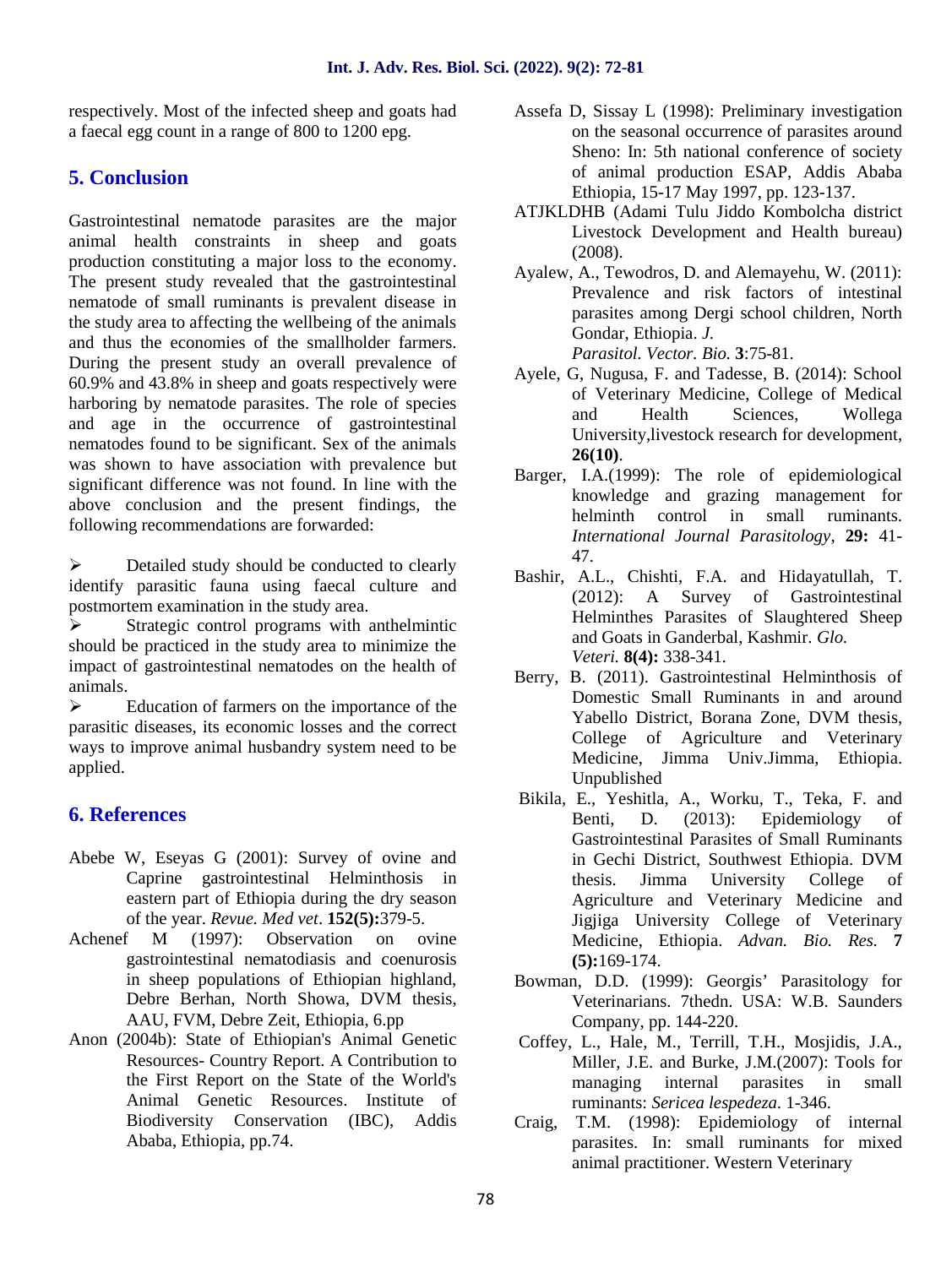Conference, Las-Vegas, Feb. 1-5/1998, WBC- 986, pp.29-37.

- Crawford, A.M., Paterson, K.A., Dodds, K.G., Tascon, C.D., Williamson, P.A., Thomson, M.R., Bisset, S.A., Beattie, A.E., Greer, G.J., Green, R.S., Wheeler, R., Shaw, R.J., Knowler, K. and McEwan, J.C.(2006): Discovery of quantitative trait loci for resistance to parasitic nematode infection in sheep.
- Dagnachew, S., A. Amamute and W. Temesgen (2011) Epidemiology of gastrointestinal helminthiasis of small ruminants in selected sites of North Gondar zone, Northwest Ethiopia. *Ethiopian Veteri. J.***15:** 57-68.
- Demelash, B., Etana, D., Sintayehu, Y. (2004): Effects of compressed piling and microclimatic conditions of feces on development of free living stages of gastrointestinal nematodes of cattle. *Ethiopian Veteri. J.* **8(2):**75-84.
- Demelash, B., Yilma, J. and Hassen, C. (1999): Ovine Helminthosis is a Major Health Constraint to Productivity of Sheep in Ethiopia, Faculty of Veterinary Medicine, Awassa University, Awassa, Ethiopia.
- Desta, B., Sisay, N., Dinka, A. and Fufa,A. (2013): The prevalence of lungworms in naturally infected sheep of Ambo District, Oromia, Ethiopia. *Glo. Veteri*. **10(1):** 93-98.
- Diriba, L. and Birhanu, A. (2013): Prevalence of ovine gastrointestinal nematodes in and around Asella, South Eastern Ethiopia. Asella Regional Veterinary Laboratory. *J. Veteri. Med and Animal Health*, **5(8)**:222-228.
- Familton, A.S. and McAnulty, R.W. (1997): Life cycles and development of nematode parasites of ruminants and Sustainable control of internal parasites in ruminants. Ed. G.K. Barrell. Animal Industries Workshop, Chapter **6:**67-80.
- Fikru, R., S. Teshale., D. Reta and K. Yosef (2006): Epidemiology of Gastro intestinal parasite of ruminant in Western Oromia, Faculty of Veterinary Medicine, Addis Ababa Univ. Debre - Zeit, Ethiopia.
- Fritsche T, Kaufmann J, Pfister K (1993): Parasite spectrum and seasonal epidemiology of gastro-intestinal nematodes of small ruminants in the Gambia. *Veteri. Parasitol*, **49(2-4):** 271- 283.
- Ghanem, Y.M., M.H. Naser, A.H Abdelkader and A. Heybe (2009): An epidemiocoprological study of protozoan and nematode parasites of ruminants in tropical semi-arid district of

Somalilan (Northern of Somalia). *Veteri. Medical J. 3rd Sci.Congress*, pp: 768-787.

- Githigia SM, Thamsborg SM, Maingi N, Munyua WK (2005): The epidemiology of gastrointestinal nematodes in Goats in the low potential areas of Thika District, Kenya. Bull. *Animal Health Prod of Afri*. **53(1):**5-12.
- Hailuleul, N. (2002): Prevalence on gastrointestinal helminthes of small ruminants in and around Walayta Soddo, Southern Ethiopia, DVM thesis, AAU, FVM, Debre Zeit, Ethiopia.
- Hale, M. (2006): Tools for managing internal parasites in small ruminants: *Sericea lespedeza*. 1-346.
- Hansen, J. and B. Perry (1994): The Epidemiology,Diagnosis and Control of Helminth Parasites of Ruminants. A hand book. 2nd edition. ILRAD(International Laboratory for Research on Animal Diseases), Nairobi, Kenya, pp: 171.
- Hendrix, C.M. (1998): Diagnostic Veterinary Parasitology.2ndedn. USA: Mosby, Inc., pp.108-116, 136.
- Jasmer, D.P., Goverse, A. and Smant, G.(2003): Parasitic nematode interactions with mammals and plants. Annual Review of Phytopathology, **41:** 245-270.
- Kaplan, R.M.(2004): Drug resistance in nematodes of veterinary importance: a status report. TRENDS in Parasitology, **20:** 477- 481.
- Kaufmann. (1996): Parasitic Infections of Domestic Animals: A Diagnostic manual. Germany: Birkauser Verlag, pp. 152- 166.
- Kohler, P.(2001): The biochemical basis of anthelmintic action and resistance. *In. J. Parasitol*. **31:** 336-345.
- Kusiluka.L and Kambarage.D (1996): Common diseases of Sheep and Goats in Sub-Saharan Africa. In diseases caused by helminthes.1stedn VETAID Scotland pp.8-35.
- Luscher, A., Häring, D.A., Heckendorn, F., Scharenberg, A., Dohme, F., Maurer, V. and Hertzberg, H. (2005): Use of tanniferous plants against gastro-intestinal nematodes in ruminants. In: Researching Sustainable Systems - International Scientific Conference on Organic Agriculture, Adelaide, Australia.
- Mekonnen, S.M.(2007): Helminth parasites of sheep and goats in Eastern Ethiopia epidemiology, and anthelmintic resistance and its management. Doctoral (Parasitology and Virology) thesis, Faculty of Veterinary Medicine and Animal Science, Uppsala, Sweden.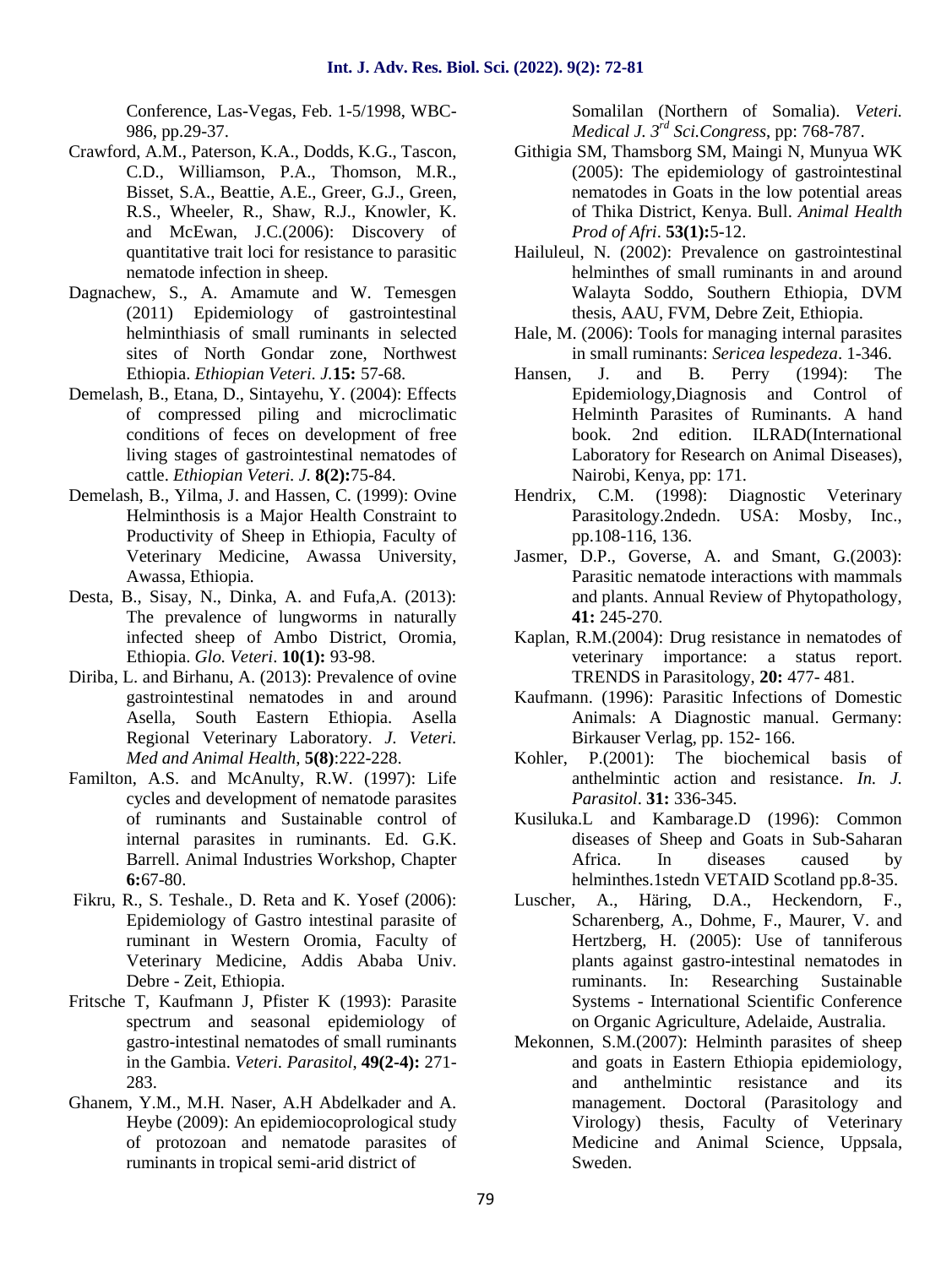- Menkir, M.S., Uggla, A. and Waller, P.J.(2006): Epidemiology and seasonal dynamics of gastrointestinal nematode infections of sheep in a semi-arid region of eastern Ethiopia. *Veteri. Parasitol*. **143:** 311-321.
- Moti W (2008): Prevalence of gastrointestinal nematode of sheep and goat in and around Welinchity, Central Ethiopia. DVM thesis, HU, FVM, Haramaya, Ethiopia.
- Ng'ang'a, C.J., Maingi, N., Munyua, W.K and Kanyari, P.W .(2004): Epidemiology of gastrointestinal helminths infection in Dorper sheep in semi-arid area of Kenya. *Ondestepool J. Vet. Res*., **71**(**3**):219-226.
- Pomroy, W.E. (1997): Internal helminth parasites of ruminants in New Zealand. In: Sustainable control of internal parasites in ruminants*.* Ed. G.K. Barrell. Animal Industries Workshop*:* Chapter **2**: 11-23.
- Pomroy, W.E., Hart, S.P. and Min, B.R.(2002): Titration of efficacy of ivermectin and moxidectin against an ivermectin-resistant *Haemonchus contortus* derived from goats in the field. *J. Animal Scince*. **80:** 30 (Abstract).
- Radostits, O.M., Gay, C.C., Blood, D.C. and Hinchcliff, K.W. (2000): Veterinary Medicine. A text book of diseases of cattle, sheep, pigs, goats and horses.9thedn. USA, W.B.Sounders Company Ltd, pp.1339-1352.
- Rahmann, G., Koopmann, R. and Hertzberg, H. (2002): Gesundheit erhalten statt Krankheit Kurieren. Forschungs Report, Verbraucherschutz, Ernährung, Landwirtschaft. Forschungs Report No.1**.** Pp: 4-7.
- Regassa, F., S. Teshale, D. Reta and K. Yosef(2006): Epidemiology of gastrointestinal parasites ofruminants in Western Oromia, Ethiopia.*In. J. Applied Res in veteri. Med.* **4**: 51-57.
- Shah-Fischer, M. and Say, R. (1989): Manual of Tropical Veterinary Parasitology. CAB International; The Technical Center for Agricultural and Rural Cooperation (CTA).
- Shimelis, D., Asmare, A. and Wudu, T.(2011):Epidemiology of gastrointestinal helminthiasis ofsmall ruminants in selected sites of North Gondarzone, Northwest Ethiopia, *University of Gondar, Faculty of Veterinary Medicine, Ethiop. Vet. J.* **15(2)**: 57- 68.
- Sissay, M.M., Uggla, A. and Waller, P.J.(2007): Epidemiology and seasonal dynamics of gastrointestinal nematode infections of sheep

in a semi-arid region of eastern Ethiopia. *Veteri. Pasasitol*. **143:** 311-321.

- Smith, M.C. and Sherman, D.M. (1994): Goat Medicine. USA: Williams and Wilkins. Pp. 321-350.
- Soulsby, E.J.L. (1986): Helminthes, arthropods and protozoa of domesticated animals. 7thed. London, UK; Bailliere, Tindall
- Sykes, A.R. (1997): Effects of nematode parasitism on ruminant animal performance. In: Sustainable control of internal parasites in ruminants*.* Ed.G.K. Barrell. Animal Industries Workshop, Chapter **7:** 81-94.
- Taswar, Z. Ahmad, S. Lashari, M.H. and Hayat, C.S. (2010): Prevalence of Haemonchus contortus in sheep at Research Centre for Conservation of Sahiwal Cattle (RCCSC) Jehangirabad, District Khanewal, Punjab, Pakistan. *Pakistan J. Zool*., **42**: 735-739.
- Teklye, B. (1991): Epidemiology of endoparasites ofsmall ruminants in Sub-Saharan Africa. In the Proceedings of Fourth National LivestockImprovement Conference, Addis Ababa, Ethiopia,pp: 7-11.
- Tembely, S., Lahlou-Kassi, A., Rege, J.E., Sovani, S., Diedhiou M.L. and Bake, R.L.(1997): The epidemiology of nematode infections in sheep in a cool tropical environment. *Journal of Veterinary Parasitology*. **70:** 129-141.
- Temesgen T (2008): Study on prevalence of ovine gastrointestinal parasite in and around Bedele .DVM thesis, HU, FVM, Haramaya, Ethiopia.
- Tesfaheywet Z (2012): Helminthosis of sheep and goats in and around Haramaya,South eastern Ethiopia,*Journal of Veterinary Medicine and Animal Health Vol*. **4(3)**, pp. 48-55.
- Thrusfield, M.V. (2005). Veterinary Epidemiology. 3rd edition. Blackwell Science, Oxford,pp: 234-238.
- Tigist T (2008): Gastrointestinal parasitosis of small ruminants in and around Debre Zeit. DVM thesis, HU, FVM, Haramaya, Ethiopia.
- Troncy.P.M (1989): Helminthes of Livestock and Poultry in tropical Africa.In.Manual of Tropical Veterinary Parasitology.UK: CAB International, TCTA, pp.11-15, 24-54.
- Urquhart, G.M., Armour. J., Duncan, J.L, Dunn, A.M. and Jennings, F.W. (1996): Veterinary parasitology, 2nd ed., The Faculty of Veterinary Medicine, University of Glasgow Scotland, pp. 4-57.
- Van Wyk, J.A., Cabaret, J. and Michael, L.M. (2004): Morphological identification of nematodes of